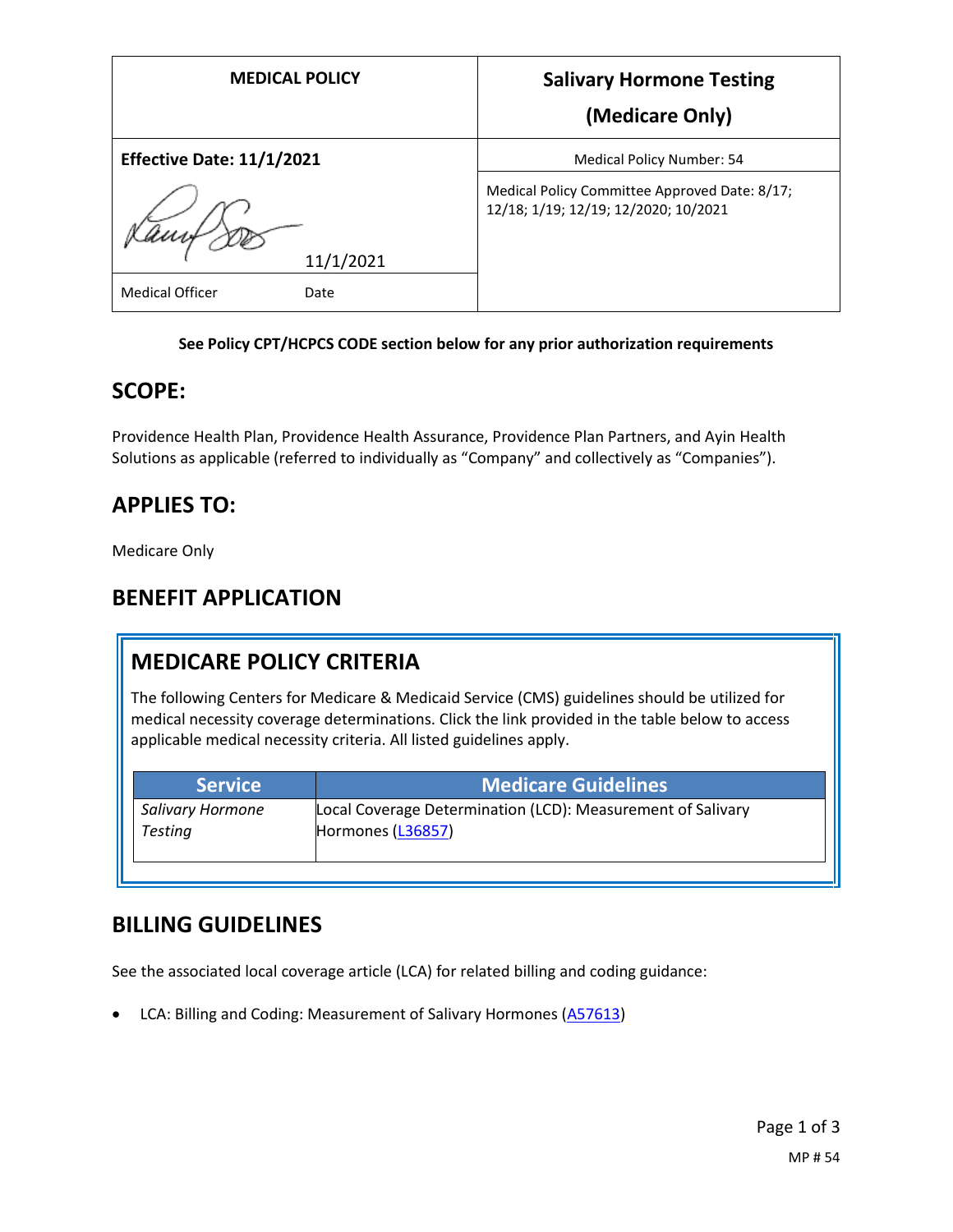**(Medicare Only)**

# **CPT/HCPCS CODES**

| <b>Medicare Only</b>                                                                            |                                                                                                       |  |
|-------------------------------------------------------------------------------------------------|-------------------------------------------------------------------------------------------------------|--|
| No Prior Authorization Required                                                                 |                                                                                                       |  |
| Note: The following codes are considered medically necessary and covered when used for salivary |                                                                                                       |  |
| hormone testing to diagnose Cushing's disease.                                                  |                                                                                                       |  |
| 82530                                                                                           | Cortisol; free                                                                                        |  |
| 82533                                                                                           | Cortisol; total                                                                                       |  |
| <b>Not Covered</b>                                                                              |                                                                                                       |  |
| S3650                                                                                           | Saliva test, hormone level; during menopause                                                          |  |
| S3652                                                                                           | Saliva test, hormone level; to assess preterm labor risk                                              |  |
| No Prior Authorization Required                                                                 |                                                                                                       |  |
|                                                                                                 | Note: The following codes are considered investigational and not covered when used for salivary       |  |
| hormone testing.                                                                                |                                                                                                       |  |
| 82626                                                                                           | Dehydroepiandrosterone (DHEA)                                                                         |  |
| 82627                                                                                           | Dehydroepiandrosterone-sulfate (DHEA-S)                                                               |  |
| 82670                                                                                           | Estradiol                                                                                             |  |
| 82671                                                                                           | Estrogens; fractionated                                                                               |  |
| 82672                                                                                           | Estrogens; total                                                                                      |  |
| 82677                                                                                           | Estriol                                                                                               |  |
| 82679                                                                                           | Estrone                                                                                               |  |
| 82681                                                                                           | Estradiol; free, direct measurement (eg, equilibrium dialysis)                                        |  |
| 83516                                                                                           | Immunoassay for analyte other than infectious agent antibody or infectious agent                      |  |
|                                                                                                 | antigen; qualitative or semiquantitative, multiple step method                                        |  |
| 83520                                                                                           | Immunoassay for analyte other than infectious agent antibody or infectious agent                      |  |
|                                                                                                 | antigen; quantitative, not otherwise specified                                                        |  |
| 84144                                                                                           | Progesterone                                                                                          |  |
| 84402                                                                                           | Testosterone; free                                                                                    |  |
| 84403                                                                                           | Testosterone; total                                                                                   |  |
| 84436                                                                                           | Thyroxine; total                                                                                      |  |
| 84439                                                                                           | Thyroxine; free                                                                                       |  |
| 84443                                                                                           | Thyroid stimulating hormone (TSH)                                                                     |  |
| 84479                                                                                           | Thyroid hormone (T3 or T4) uptake or thyroid hormone binding ratio (THBR)                             |  |
| 84480                                                                                           | Triiodothyronine T3; total (TT-3)                                                                     |  |
| 86316                                                                                           | Immunoassay for tumor antigen, other antigen, quantitative (eg, CA 50, 72-4, 549), each               |  |
| 88341                                                                                           | Immunohistochemistry or immunocytochemistry, per specimen; each additional single                     |  |
|                                                                                                 | antibody stain procedure (List separately in addition to code for primary procedure)                  |  |
| 88342                                                                                           | Immunohistochemistry or immunocytochemistry, per specimen; initial single antibody<br>stain procedure |  |